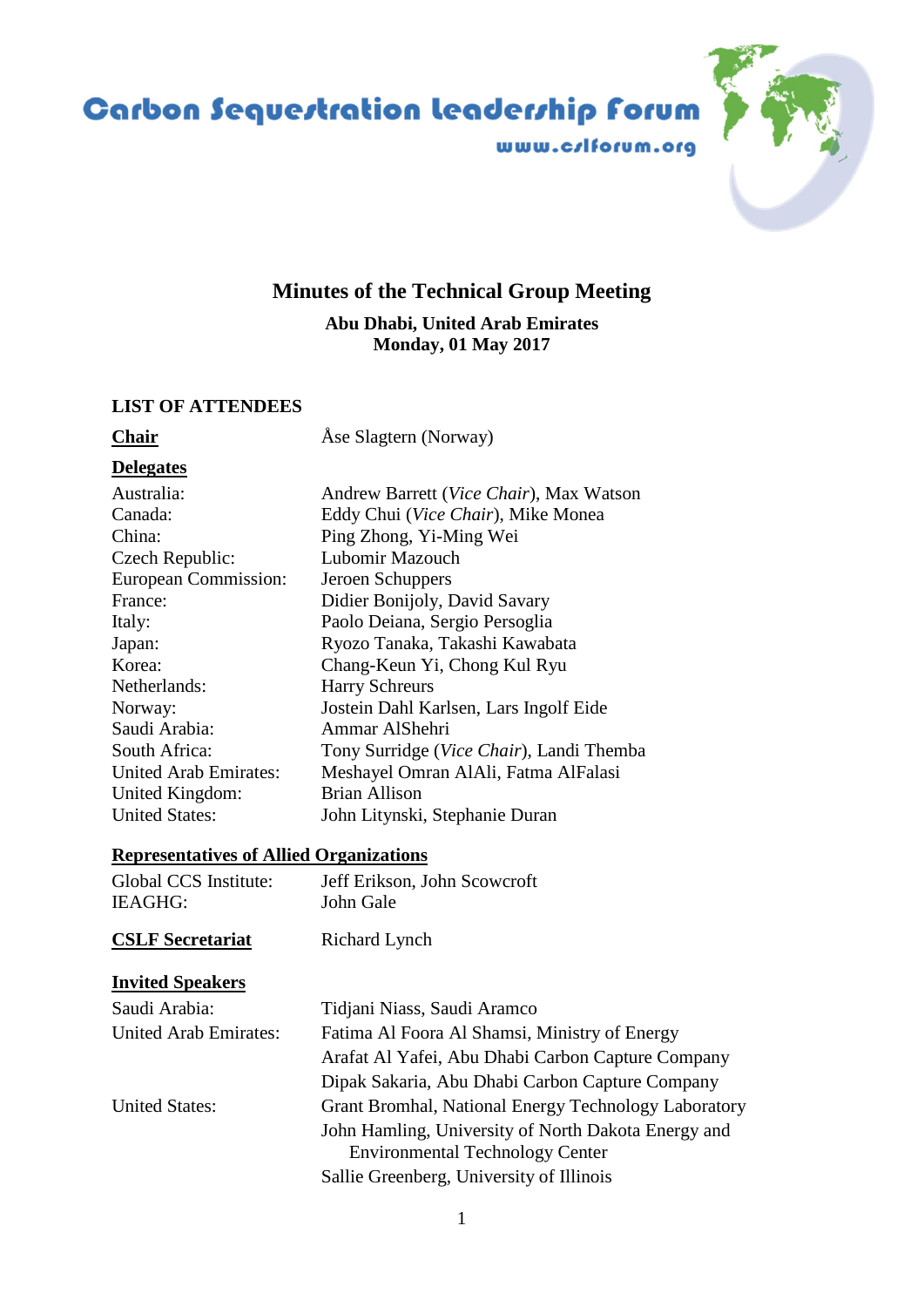#### **Observers**

| Algeria:                     | Radia Sedaoui                   |
|------------------------------|---------------------------------|
| Australia:                   | Sarah Chapman*                  |
| Canada:                      | Kathryn Gagnon*, Simon O'Brien  |
| India:                       | Shishir Tamotia                 |
| Japan:                       | Jiro Tanaka                     |
| Kuwait:                      | Harish Reddy                    |
| Norway:                      | Bjørn-Erik Haugan, Roy Vardheim |
| Saudi Arabia:                | <b>Pieter Smeets</b>            |
| <b>United Arab Emirates:</b> | Ahmed AlHajaj, Kasia Waker      |
| United Kingdom:              | Jon Gibbins, Tom Howard-Vyse    |
| <b>United States:</b>        | John Harju, Frank Morton        |

\* CSLF Policy Group delegate

#### **1. Chairman's Welcome and Opening Remarks**

The Chair of the Technical Group, Åse Slagtern, called the meeting to order and welcomed the delegates and observers to Abu Dhabi. Ms. Slagtern mentioned that this would be a busy meeting, with updates from several task forces as well as the working group that is updating the CSLF Technology Roadmap. In addition there would be discussion on possible future Technical Group activities.

Ms. Slagtern also mentioned that the current meeting would be, as usual, very contentrich, with many items of interest to attendees. This includes presentations from three projects that have been nominated for CSLF recognition, an update on carbon capture and storage (CCS) activities in the United Arab Emirates, a presentation on the newly-formed carbon storage data consortium, two presentations on carbon dioxide  $(CO<sub>2</sub>)$  utilization – one on use of  $CO<sub>2</sub>$  in industry and one on brine extraction as it relates to enhanced water recovery, a report on results from the CSLF-recognized Uthmaniyah Enhanced Oil Recovery (EOR) Project, a report on recent activity of the ISO's TC265 working group on CO2 capture, and updates from both the IEA Greenhouse Gas R&D Programme (IEAGHG) and the Global Carbon Capture and Storage Institute (GCCSI).

#### **2. Meeting Host's Welcome**

Her Excellency Fatima Al Foora Al Shamsi, Assistant Undersecretary for Electricity and Future Energy Affairs at the United Arab Emirates' Ministry of Energy, welcomed the meeting attendees to Abu Dhabi. Dr. Al Shamsi stated that carbon capture, utilization and storage (CCUS) technology is rapidly evolving thanks to the efforts of governments around the world increasing their efforts to address climate change, and that the use of CCUS technologies has great potential in the United Arab Emirates. CCUS provides a viable route to competitive, low-carbon power and remains one of the few viable options for significant reductions in the emissions of heavy industries. However, it requires a spirit of innovation, research, and development, as well as human and financial resources.

Dr. Al Shamsi stated that the United Arab Emirates was the first country in the Middle East to set up a separate company for developing commercial-scale CCUS projects, the first being the Al Reyadah project which will be hosting a site visit as part of the overall CSLF meeting. The Al Reyadah project also shows that the United Arab Emirates is committed to climate action and responsible energy production through private and public sector partnerships. Dr. Al Shamsi closed her welcoming speech by urging meeting attendees to have many productive discussions during this important meeting.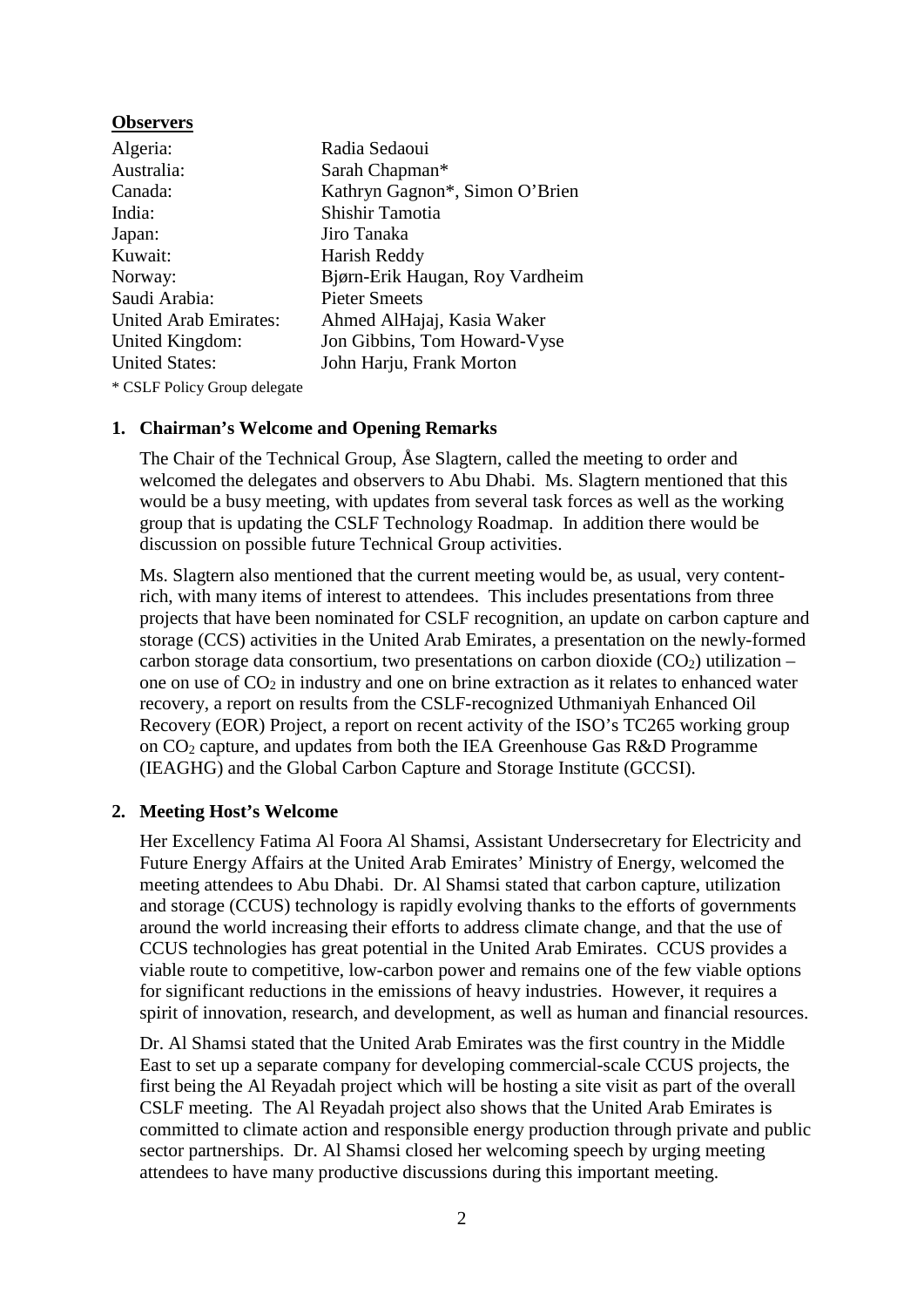#### **3. Introduction of Delegates**

Technical Group delegates present for the meeting introduced themselves. Sixteen of the twenty-six CSLF Members were represented. Observers from eleven countries were also present.

#### **4. Adoption of Agenda**

The Agenda was adopted with no changes.

#### **5. Approval of Minutes from Tokyo Meeting**

The Minutes from the October 2016 Technical Group Meeting in Tokyo, Japan were approved with no changes.

#### **6. Report from CSLF Secretariat**

Richard Lynch provided a report from the CSLF Secretariat which reviewed highlights from the October 2016 CSLF Annual Meeting in Tokyo. This was a five-day event, including a technical workshop and a site visit to the Tomakomai CCS Demonstration Project. Presentations from all meetings and the workshop are online at the CSLF website.

Mr. Lynch stated that there were several key outcomes from the Tokyo Technical Group meeting. First and foremost, the Tomakomai CCS Demonstration Project and the NET Power Allam Cycle Demonstration Project were both recommended by the Technical Group to the Policy Group for CSLF recognition. Additionally, France agreed to form and lead a new task force on Industrial CCS and the other three existing task forces were given a goal to complete drafts of their final reports in time for the current meeting. Finally, the CSLF Technology Roadmap (TRM) working group was given a goal to complete a final draft of the 2017 TRM in time for the current meeting. As a follow-up, Mr. Lynch reported that a mostly-final version of the 2017 TRM has been completed and is included in the meeting documents book, but that the three task force chairs have all decided that, in light of their final report drafts being still under review, these documents would not yet be available to the full Technical Group.

### **7. CCUS in the United Arab Emirates**

Dipak Sakaria played a short video about the Abu Dhabi CCUS Project (in advance of a longer presentation later in the meeting) which gave a time-lapse depiction of construction of the project. Mr. Sakaria stated that the project, with its associated pipeline infrastructure, would be a working platform which would leverage future CCUS projects in the United Arab Emirates.

### **8. Update from the IEA Greenhouse Gas R&D Programme**

John Gale gave a concise presentation about the IEAGHG and its continuing collaboration with the CSLF's Technical Group. The IEAGHG was founded in 1991 with the mission to provide information about the role of technology in reducing greenhouse gas emissions from use of fossil fuels. The focus is on CCS, and the goal of the organization is to produce information that is objective, trustworthy, and independent, while also being policy relevant but not policy prescriptive. The "flagship" activities of the IEAGHG are the technical studies and reports it publishes on all aspects of CCS, the seven international research networks about various topics related to CCS, and the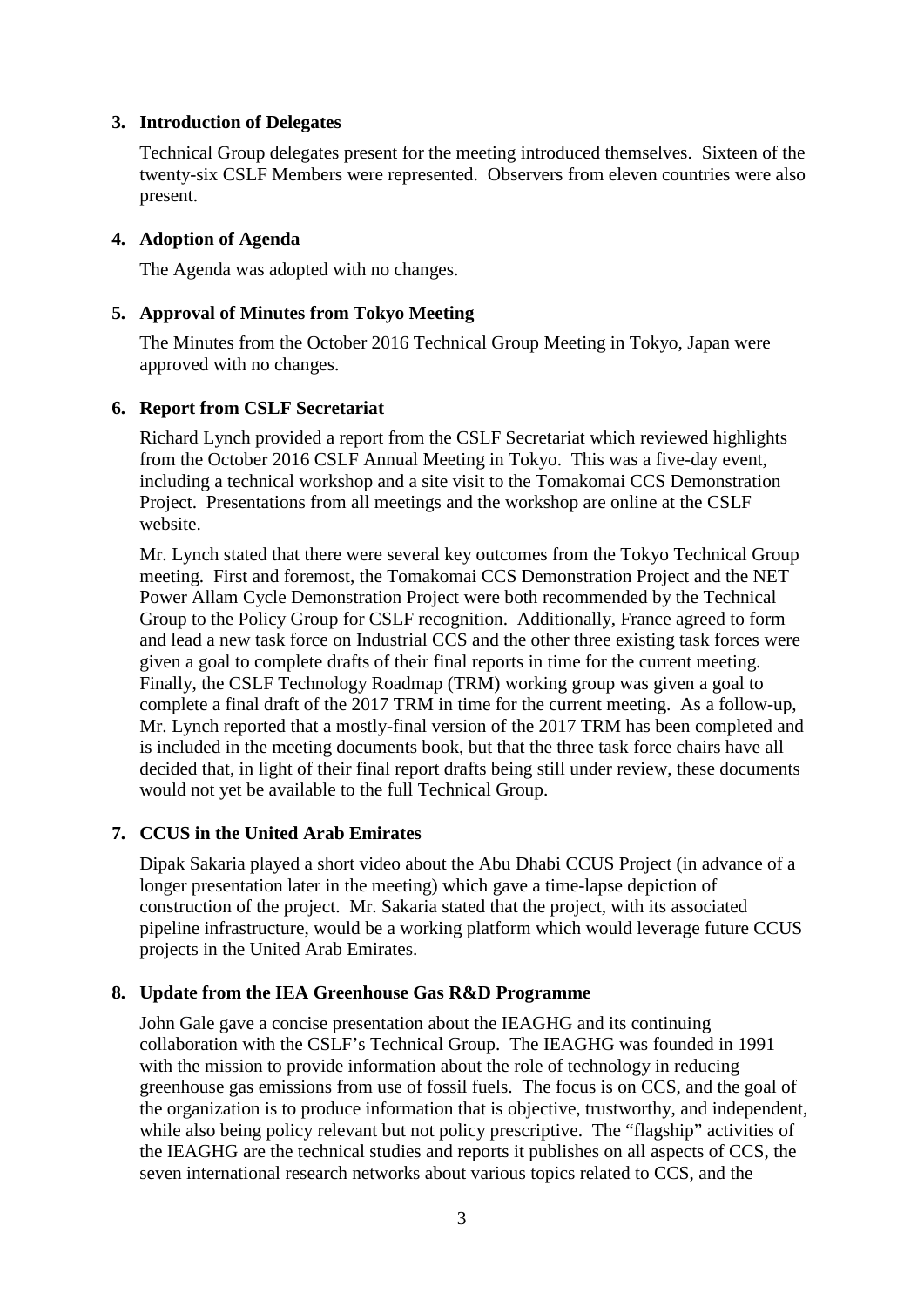biennial GHGT conferences (the next one in October 2018 in Melbourne, Australia). Other IEAGHG activities include its biennial post combustion capture conferences (the next one in September 2017 in the United States), its annual International CCS Summer School, peer reviews with other organizations, activity in international regulatory organizations such as the ISO and the London Convention, and collaboration with other organizations, including the CSLF.

Mr. Gale mentioned that since 2008 the IEAGHG and CSLF Technical Group have enjoyed a mutually beneficial relationship which allows each organization to cooperatively participate in the other's activities. This has included mutual representation of each at CSLF Technical Group and IEAGHG Executive Committee (ExCo) meetings, and also the opportunity for the Technical Group to propose studies to be undertaken by the IEAGHG. These, along with proposals from IEAGHG ExCo members, go through a selection process at semiannual ExCo meetings. So far there have been four IEAGHG studies that originated from the CSLF Technical Group, plus an additional proposed study which became an International Workshop on Offshore Geologic CO<sub>2</sub> Storage.

Mr. Gale concluded his presentation with a list of reports recently published, reports in progress to be published, studies underway, and studies awaiting start. Mr. Gale also briefly described IEAGHG events, including its webinar series and next year's GHGT conference.

#### **9. Update from the Global Carbon Capture and Storage Institute**

John Scowcroft gave a short presentation about the GCCSI and its vision for CCS. The Institute is an international membership organization with offices in Melbourne, Washington D.C., Brussels, Beijing, and Tokyo. It has a diverse international membership including governments, global corporations, small companies, research institutes, and NGOs. The strength of the Institute is that it has specialist expertise which covers the entire CCS/CCUS chain.

Mr. Scowcroft provided a summary of how the GCCSI perceives the global status of CCS. As of April 2017 there are 40 large-scale CCS projects throughout the world which are in operation, construction, or in the planning stages. The 22 projects operation or in construction can capture and store approximately 40 million tons of  $CO<sub>2</sub>$  per year. However, this is only a small fraction of the estimated 4,000 million tons of  $CO<sub>2</sub>$  per year which would need to be stored (by the year 2040) as part of the IEA's 2 °C scenario. Eighteen of these 40 large-scale projects are located in North America, with another eight in China. Of the 17 projects currently in operation worldwide, twelve of them are in North America. Large-scale CCS projects have been implemented in many different industries: power generation, coal-to-liquids, chemicals production, iron and steel production, synthetic natural gas production, fertilizer production, oil refining, natural gas processing, and hydrogen production.

Mr. Scowcroft closed his presentation by stating that the GCCSI is evolving in reaction to the ever-changing CCS landscape of the world – its new approach is more bold and provocative, while its support of research is less prolific and more deliberative and impactful. Overall, the GCCSI is moving from knowledge sharing towards advocacy.

#### **10. Preview of Mission Innovation Experts Group Workshop**

Tidjani Niass gave a short presentation about Mission Innovation and its CCUS Innovation Challenge. The overall goal of the Mission Innovation initiative for the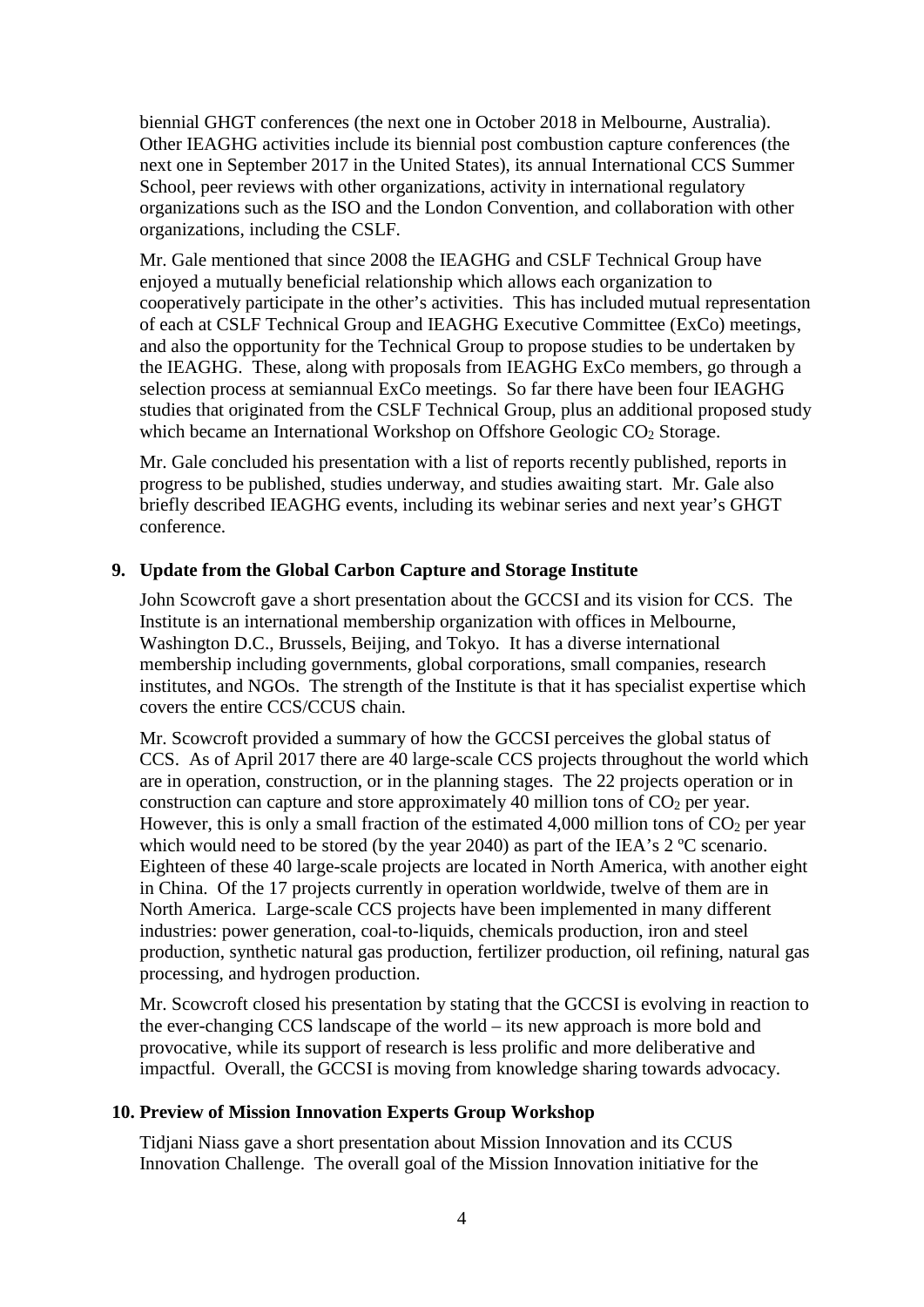participating countries to double their clean energy R&D investment over five years, while encouraging greater levels of private sector investment in transformative clean energy technologies. To that end, planning is underway for an invitational "Experts Workshop" to discuss basic research needs for CCUS. The venue will be in the United States, and the projected dates for the event are September 25-29, 2017.

Dr. Niass stated that the overall objective for the CCUS Innovative Challenge is to develop a route to near-zero  $CO<sub>2</sub>$  emissions from power plants and carbon intensive industries. This would involve identifying and prioritizing breakthrough CCUS technologies, developing pathways to close RD&D gaps, recommending multilateral collaboration mechanisms, and driving down the cost of CCUS through innovation. The United States and Saudi Arabia are the Workshop leads, with 18 other countries also participating. The Experts Workshop will focus on  $CO<sub>2</sub>$  capture, utilization and storage science and will result in a report that will guide innovation on CCUS. Other parts of the work plan include establishing strategic partnerships with like-minded organizations and engaging industry via a subgroup focused on that aspect.

### **11. Report from the CSLF Projects Interaction and Review Team (PIRT)**

The PIRT Chair, Andrew Barrett, gave a short presentation which summarized PIRT activities and the previous day's meeting. The PIRT is currently involved in three main activities: reviewing projects nominated for CSLF recognition, updating the CSLF Technology Roadmap, and finding ways to better engage sponsors of CSLF-recognized projects. Mr. Barrett reported that much of the PIRT meeting had been taken up by review of three projects that have been nominated for CSLF recognition and by discussions related to project engagement, and that there were three main outcomes from the meeting:

- The PIRT has recommended approval by the Technical Group for the Al Reyadah CCUS Project, the Carbon Capture Simulation Initiative / Carbon Capture Simulation for Industry Impact, and the National Risk Assessment Partnership.
- The mostly-final draft of the 2017 TRM has been sent to all CSLF delegations, with a firm deadline of July  $1<sup>st</sup>$  for receiving comments. A finalized version will be completed and sent to the CSLF Secretariat by September 15<sup>th</sup> and a publication-ready version will then be prepared for publication and inclusion in Ministerial Meeting briefing documents.
- The PIRT's projects engagement initiative has produced useful information, but the CSLF still needs to ramp up its efforts in this area.

Mr. Barrett stated that there had been extensive discussion on project recognition criteria, about whether the existing criteria are still appropriate and if these criteria unintentionally exclude appropriate projects. From this, two actions emerged:

- The PIRT Chair and the CSLF Secretariat will review the CSLF and PIRT Terms of Reference documents to clarify project qualifications for CSLF recognition and to present recommendations at the next PIRT meeting. (*Note: this has since expanded to include the Technical Group Executive Committee and the Chair of the Policy Group's Communications Task Force.*)
- The CSLF Secretariat will revise the Project Engagement survey form to include questions asking why the project sought CSLF recognition, or what benefits that project sponsors expect from CSLF recognition.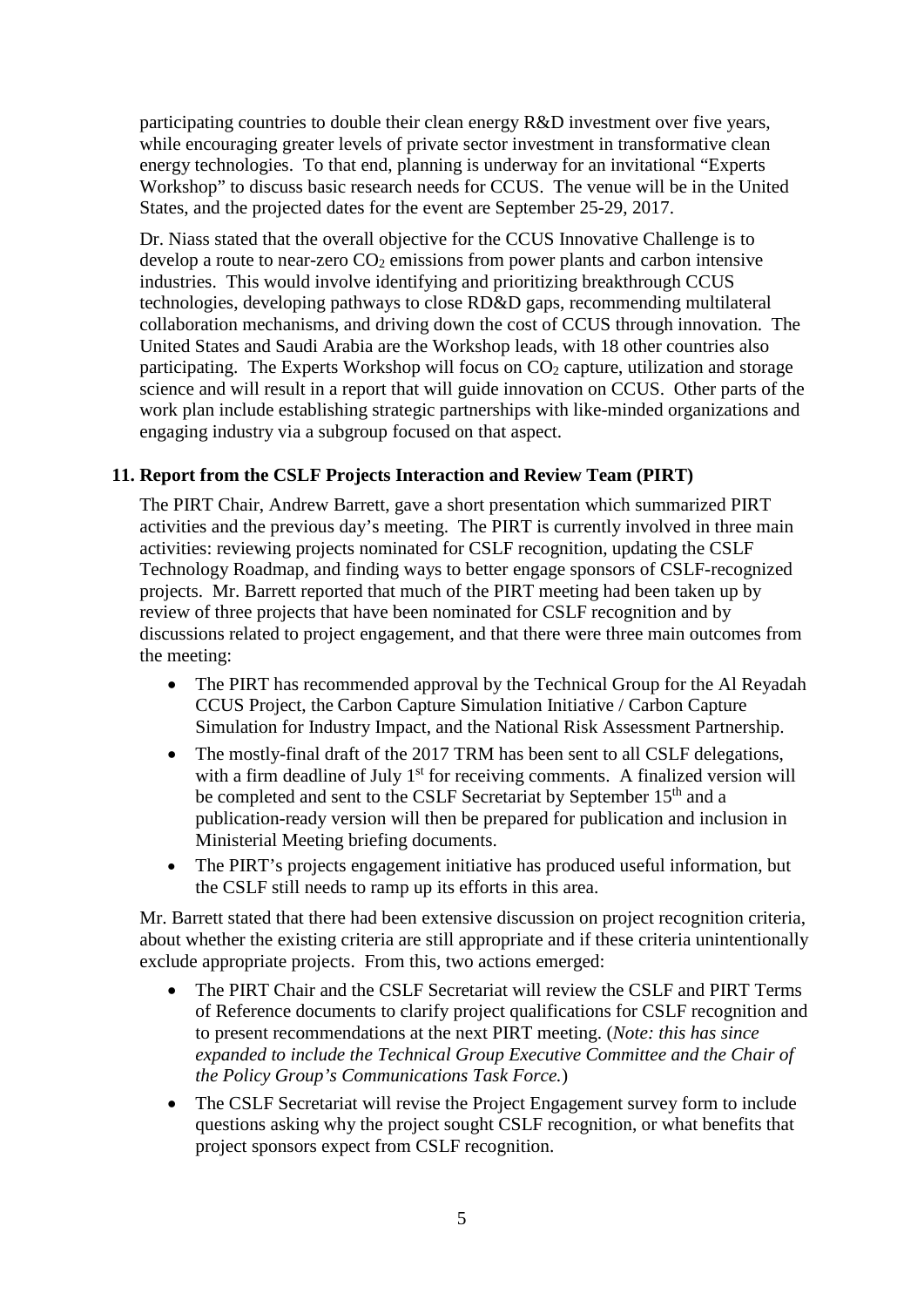### **12. Progress Report on 2017 CSLF Technology Roadmap (TRM)**

The Chair of the TRM working group, Andrew Barrett, gave a short progress report presentation about the 2017 TRM. The TRM working group had been formed at the 2015 Technical Group meeting in Riyadh with the mandate to produce a new TRM in time for the next CSLF Ministerial Meeting. The process chosen for the rewrite was to use the 2013 TRM as a basis and refresh its content as needed. Editorial responsibility for updating the document was shared among the working group, with Lars Ingolf Eide of Norway being the editor-in-chief. The Working Group has been chaired by Australia with representation from Norway, Canada, South Africa, the United Kingdom, the United States, the IEAGHG, and the CSLF Secretariat. In addition, there have been contributions from several international experts on CCS.

Mr. Barrett briefly described the main changes from the 2013 TRM:

- New time horizons were being used for medium- and long-term recommendations and targets (2025 and 2035 respectively, instead of the previous TRM's target dates of 2030 and 2050).
- The "Background" chapter was revised to reflect COP21 targets, and quantitative targets which meet the IEA  $2^{\circ}$ C scenario were used for CO<sub>2</sub> sequestration.
- A new section was included on non-technical measures such as regulations, and there is expanded discussion on CCS, CCU, and CCUS.
- The chapter on "Assessment of Present Situation" was shortened and merged into the "Technology Needs" chapter.
- There is less detail concerning specific technology types and fundamentals, and more emphasis on industrial and biomass CCS.
- There is a new separate section on sectors other than power, industry and biomass (though hydrogen production with CCS is the only topic so far).
- There is more emphasis on development of a "clusters and hubs" approach toward CCS, and also on ship transport of  $CO<sub>2</sub>$ .
- Recent  $CO<sub>2</sub>$  storage projects and activities have been referenced, and description has been updated and expended about various aspects of  $CO<sub>2</sub>$  utilization.
- There are identified actions to meet technology needs throughout the CCS chain.

Mr. Barrett stated the main findings of the 2017 TRM are that CCUS works in power and industrial settings, but implementation of CCUS is well behind the trajectory of reaching the stated COP21 "less than 2 ºC temperature rise" goal. Additionally, CCUS is not possible without the right policy settings and the appropriate financial framework. There are several important recommendations made by the TRM:

- Based on the IEA 2 °C scenario, governments and industry should work together to contribute to the COP21 targets by implementing sufficient large-scale projects in the power and industry sectors to:
	- $\circ$  Permanently store 0.5 gigatonnes (Gt) of CO<sub>2</sub> per year by 2025 (or have permanently captured and stored  $2 \text{ GtCO}_2$ ); and
	- $\circ$  Permanently store 2.7 GtCO<sub>2</sub> per year by 2035 (or have permanently captured and stored 20  $GtCO<sub>2</sub>$ ).
- Governments and industry should work together to:
	- o Develop supportive policy incentives and support for CCS on similar terms as other low-carbon technologies;
	- o Develop markets and business models for CCUS support;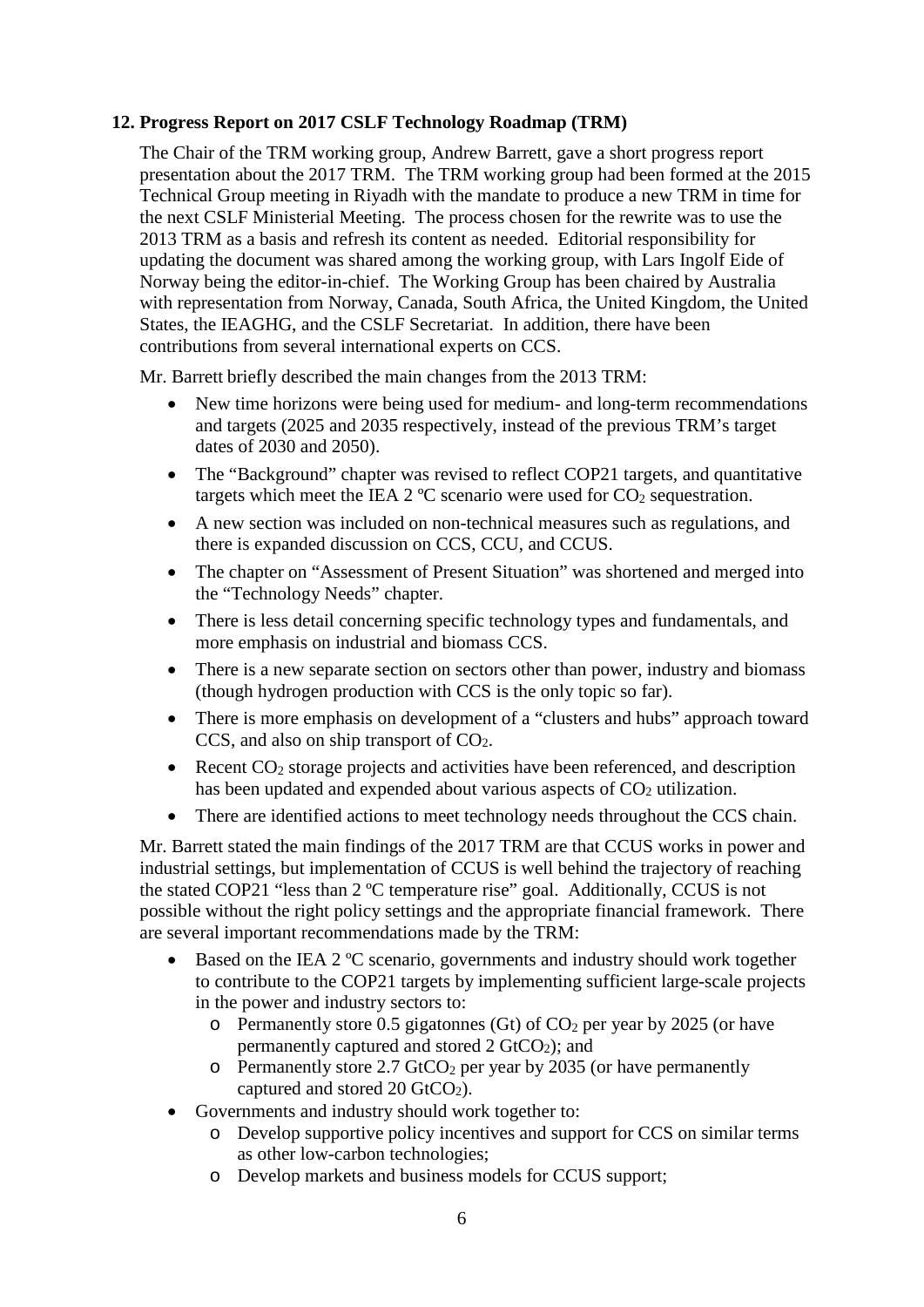- o Accelerate legal and regulatory frameworks for CCS; and
- o Develop strategic transportation and storage infrastructures using a clusterand-hub approach, in particular for industrial CCUS, including early identification and characterization of potential  $CO<sub>2</sub>$  storage sites.
- Improve CCUS public outreach and education, supporting educators as well as community proponents of CCUS projects.
- Facilitate exchange of data from operating large-scale CCUS projects.
- Support RD&D for novel and emerging technologies along the entire CCUS chain, in order to drive down costs.
- Map opportunities, conduct technology readiness assessments, and resolve main barriers for the implementation of CCUS.

Mr. Barrett concluded his presentations by briefly describing next steps. The mostly-final draft of the 2017 TRM has been sent to all CSLF delegations, with a firm deadline of July 1<sup>st</sup> for receiving comments, but there is understanding that information contained in the forthcoming *IEA Energy Technology Perspectives 2017* report could possibly lead to additional edits to the TRM. Mr. Barrett stated that after all edits are finished, a finalized version will be completed and sent to the CSLF Secretariat by September 15<sup>th</sup> and a publication-ready version will then be prepared for publication and inclusion in Ministerial Meeting briefing documents.

#### **13. Report from the Offshore CO2-EOR Task Force**

Task Force Chair Lars Ingolf Eide gave a brief update on the task force, which was established at the November 2015 meeting in Riyadh. The purpose of the task force is to highlight differences and issues between onshore and offshore  $CO<sub>2</sub>$ -EOR as well as offshore  $CO_2$ -EOR and pure offshore  $CO_2$  storage. The task force will also highlight any technical solutions which benefit both pure offshore  $CO<sub>2</sub>$  storage and offshore  $CO<sub>2</sub>$ -EOR. Task force members include Norway (as chair), Brazil, Canada, Mexico, the United States, and the IEAGHG.

Mr. Eide stated that the task force has held two teleconferences since the October 2017 CSLF meeting in Tokyo. A preliminary first draft of the task force's final report has been completed, but it was still undergoing review at the time of the 2017 CSLF Mid-Year Meeting. The contents of the report will include chapters on the basics of offshore  $CO<sub>2</sub>-EOR$ , insights from the Brazilian "Lula" off-shore  $CO<sub>2</sub>-EOR$  project, approaches and emerging technical solutions toward enabling offshore  $CO<sub>2</sub>$ -EOR, description of potential CO2 supply chain issues, issues involved with monitoring and verification of storage, description of regulatory requirements for offshore CO<sub>2</sub> utilization and storage, and recommendations for overcoming any barriers to accomplishing offshore projects. Mr. Eide stated that revisions and a final review by the task force members would be completed by mid-October and that the task force report will be ready in time for the 2017 CSLF Ministerial Meeting.

### **14. Report from the Bioenergy with CCS (BECCS) Task Force**

Task Force Chair John Litynski gave a brief update on the task force, which was established at the November 2015 meeting in Riyadh. The focus of the task force is to identify and summarize global efforts, successes, and challenges to deployment for BECCS. This includes surveying and identifying existing projects, government programs, market drivers, barriers to large-scale deployment, and opportunities for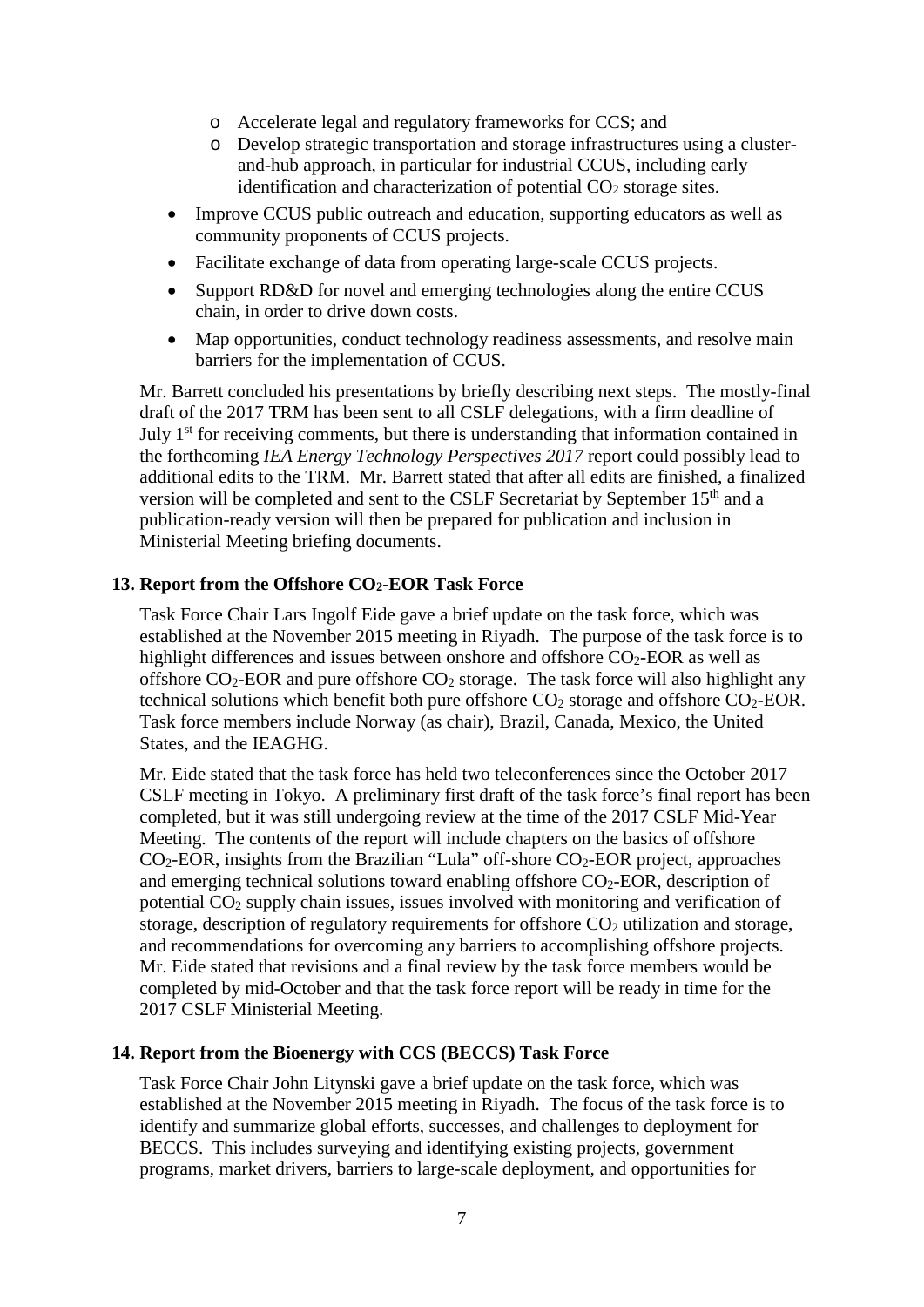BECCS technologies. The task force mandate includes developing a concise information resource, in its final report, which will help to point the way forward for the CSLF and its member countries in this area.

Mr. Litynski stated that a first draft of the task force report was completed in mid-March. Comments received by task force members went into a second draft, which had been distributed to task force members just prior to the 2017 CSLF Mid-Year Meeting. A finalized version of the report will be ready for the 2017 CSLF Ministerial Meeting. The overall structure of the report includes an introductory chapter which describes BECCS challenges and benefits, a summary of BECCS resource assessments and emissions profiles, a summary of the commercial status of BECCS technology deployment, an overview of BECCS technology options and pathways, and a concluding chapter of findings and recommendations. Next steps for the task force will be to address all task force comments and complete unfinished sections (including the executive summary), finalize the report and obtain comments from Technical Group delegates, and prepare the final report for publication.

#### **15. Report from the Improved Pore Space Utilisation Task Force**

Task Force Co-Chair Brian Allison gave a brief update on the task force, which was established at the November 2015 meeting in Riyadh. The purpose of the task force is to investigate the existing capabilities in improved pore space utilisation for  $CO<sub>2</sub>$  storage. This includes summarizing the effectiveness and readiness of various techniques and developing ideas for necessary R&D to develop capability in the most opportune technologies. Current task force members include Australia and the United Kingdom (as co-chairs), Canada, France, Japan, the United Arab Emirates, the United States, and the IEAGHG. Mr. Allison stated that the task force is still in the information collection stage, and called on other task force members for updates on their focal areas.

John Gale reported that the IEAGHG was still preparing the chapter about non-technical issues and that a draft would be ready a few weeks after the 2017 Mid-Year Meeting. Ryozo Tanaka stated that another chapter of the report would include information about microbubble injection, which he described in his presentation at the 2016 CSLF Mid-Year Meeting in London. Didier Bonijoly mentioned that the report will include information on application of pore space optimization for new technologies such as the combination of CCS with hydrothermal geothermal energy. Mr. Allison stated that the British Geological Survey and other organizations were adding their input to a section on non-technical aspects such as regulatory issues.

Task Force Co-Chair Max Watson stated that improved pore space utilisation related to EOR was not being considered by the task force and neither was reservoir stimulation, as these would greatly increase the level of effort and require expertise beyond what exists with task force participants. Dr. Watson mentioned that the chapters on technical aspects were progressing well, but that there were many different technologies being looked at. Recommendations from the task force will be two-fold: a "low cost" option and a "high efficiency" option. Dr. Watson also stated that it was likely that new injection technologies to be tested at the CSLF-recognized Otway Project and possibly elsewhere would be influenced by outcomes from this task force.

Mr. Allison concluded the group presentation by stating that the task force timeline may not result in its final report being ready in time for the 2017 Ministerial Meeting, though a draft of it would be done by then and recommendations for the CSLF Ministers would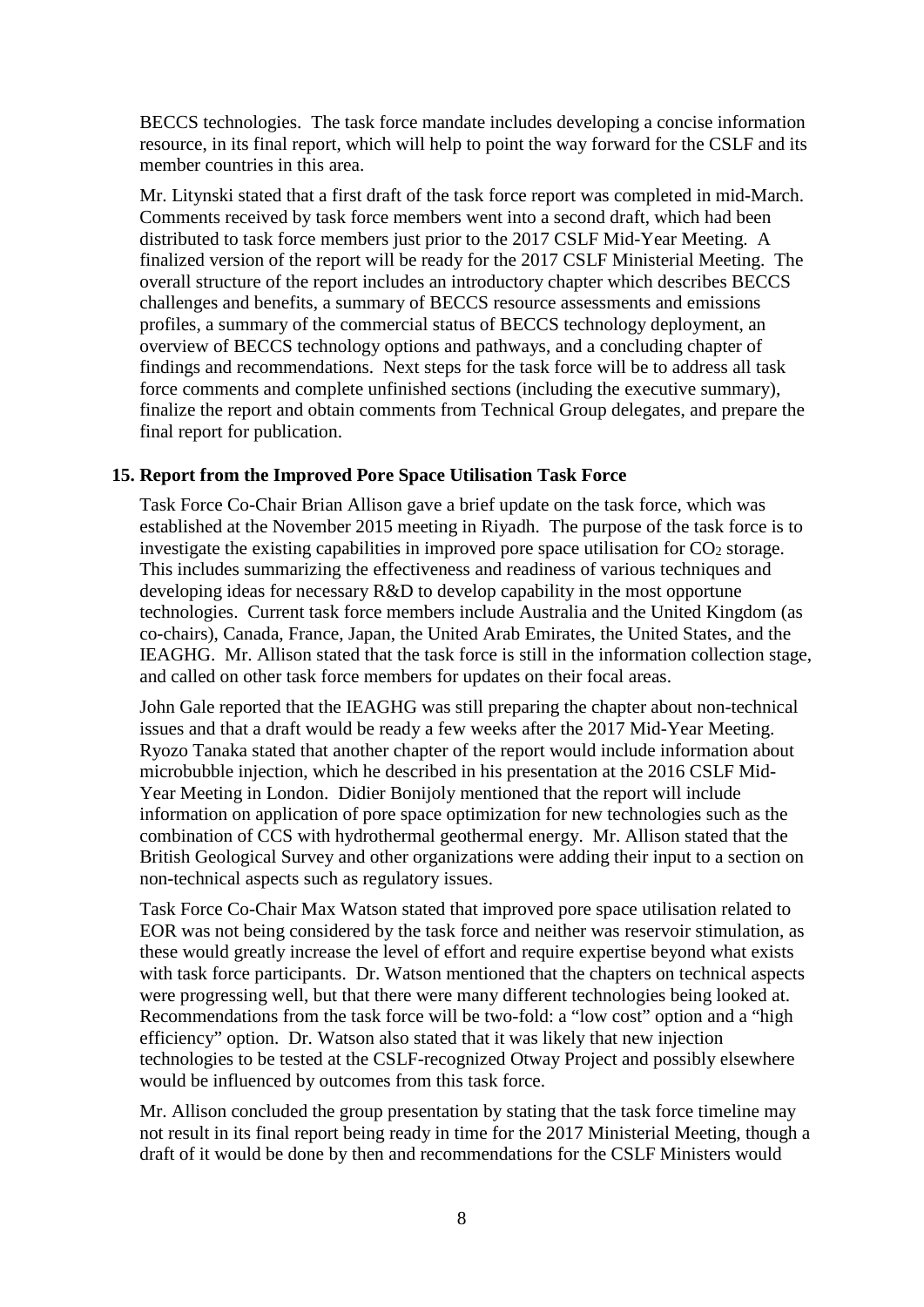also be ready. The task force will most likely continue into 2018, as the some of the recommendations will set the stage for future work by the task force.

During ensuing discussion, Jeroen Schuppers mentioned that a European Commissionfunded project in Iceland had utilized microbubble techniques for injecting  $CO<sub>2</sub>$  from a geothermal plant into a basalt geologic storage formation. Mr. Schuppers stated that the  $CO<sub>2</sub>$  had mineralized within one year, and that this might be a new technology area that could be referenced in the task force report.

#### **16. Report from the CCS and Industry Task Force**

Task Force Chair Didier Bonijoly gave a brief update on the task force, which was established at the October 2016 meeting in Tokyo. The task force mandate is to investigate the opportunities and issues for CCUS in the industrial sector. The task force is currently comprised of members of France's Club CO2, and that delegates and stakeholders from Germany, the Netherlands, Norway, Saudi Arabia, and the United States had also expressed interest in joining.

Dr. Bonijoly stated that the industry currently accounts for about  $21\%$  of  $CO<sub>2</sub>$  emissions (Process  $CO<sub>2</sub>$ ), which is nearly as much as the amount of  $CO<sub>2</sub>$  being emitted from electricity and thermal power plants (Combustion CO2). In particular, large industries are major contributors and for these there is little recourse – a power generating facility can be switched to utilize lower emitting technologies, but those options do not always exist for heavy industry.

Dr. Bonijoly stated that the task force will not have a final report ready for the upcoming 2017 Ministerial Meeting, and its activities would carry over into 2018. Areas of interest for the task force include investigating aspects of various technologies that could be used to capture  $CO<sub>2</sub>$  in an industrial setting, and also determining what are the principle obstacles for development of CCS in industry. There would be a focus on the most critical industries and the task force would also investigate possible alternatives to CCS, such as  $CO<sub>2</sub>$  utilization, to see if these are workable at any relevant scale.

#### **17. CO2 Utilization in Industry: Overview, Prospects and Recommendations**

David Savary gave a presentation which provided a useful overview of  $CO<sub>2</sub>$  utilization prospects for industry. As a background, annual worldwide  $CO<sub>2</sub>$  emissions from fossil fuel use in industry and for power generation reached approximately 36 gigatonnes (Gt) in 2015, which constituted a 60% increase from 1990 levels. As a comparison, annual current utilization of  $CO<sub>2</sub>$  for production of chemicals and for EOR is approximately 250 megatonnes (Mt), or about 0.7% of the amount of  $CO<sub>2</sub>$  annually generated. However, given appropriate business models and regulatory environment, annual worldwide  $CO<sub>2</sub>$ utilization has the potential for being as high as about 4% of the amount of  $CO<sub>2</sub>$  annually generated. Mr. Savary stated that France's Club CO2, representing CCS stakeholders throughout the country, has been actively investigating opportunities for  $CO<sub>2</sub>$  utilization and in October 2016 sponsored the  $2<sup>nd</sup> CO<sub>2</sub>$  Utilization Workshop, in the city of Lyon.

Mr. Savary stated that there were many conclusions and recommendations that resulted from the workshop. Concerning research, development and innovation, there was consensus that public-private collaborations are essential to make any significant inroads toward increased CO2 utilization and that demonstration-scale projects are needed. These projects should involve all stakeholders, including economic development agencies, civil society organizations, and other NGOs. This would help to increase awareness and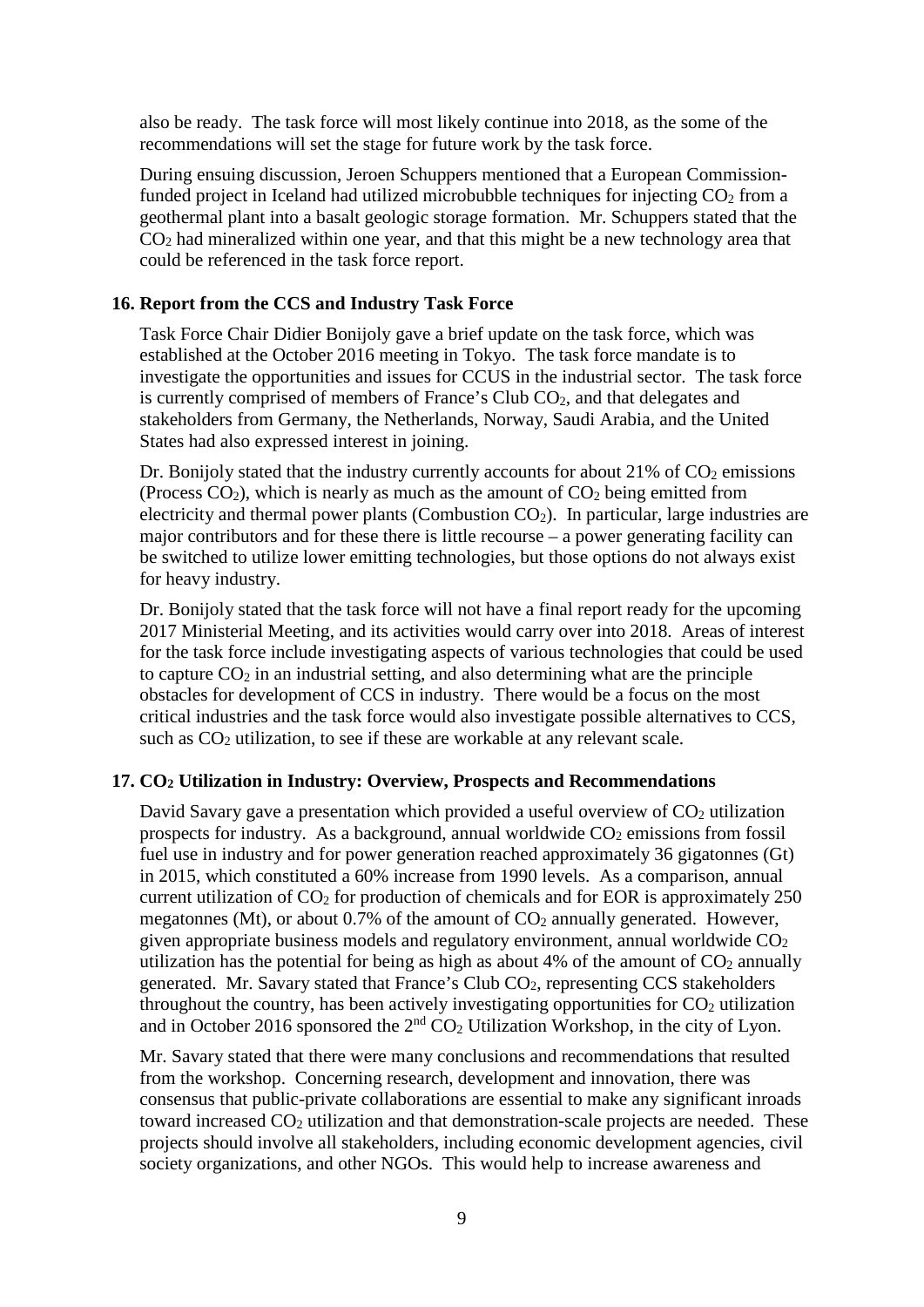reassure the public as well as convincing civil society about the worth of such projects. Valorization of  $CO<sub>2</sub>$  is also needed, as a means of partially offsetting the cost of capturing the  $CO<sub>2</sub>$ . A greater value of  $CO<sub>2</sub>$  would be a driver for increased utilization. Such valorization could happen not only from consideration of  $CO<sub>2</sub>$  as a valuable chemical intermediate but also from environmental benefit considerations.

Mr. Savary ended his presentation by summarizing France's proposals for the Mission Innovation CCUS Challenge. These include development of a simple and widelyacceptable life cycle analysis methodology in order to assess environmental impacts of manufactured products involving  $CO<sub>2</sub>$  utilization, finding means for direct use of  $CO<sub>2</sub>$ from flue gases for purposes such as algae and carbonate mineral production, and reducing energy consumption required in  $CO<sub>2</sub>$  utilization processes via new methodologies involving catalysis and mineralization.

#### **18. Brine Extraction and Storage Test Program in the United States**

John Hamling gave a presentation which provided a background and description of field projects for using brine extraction as a means for pressure management of  $CO<sub>2</sub>$  storage in deep saline aquifers. In general, brine extraction for pressure management purposes can enable dedicated  $CO_2$  storage and improve the geologic  $CO_2$  storage potential of a deep saline aquifer. Brine extraction can also be used for active reservoir management (ARM), which allows geosteering the  $CO<sub>2</sub>$  plume in the aquifer reservoir, diverting pressure from leakage pathways, and reducing stress on the cap rock layer above the reservoir. Additionally, brine extraction and its subsequent treatment, in arid areas of the world, can provide a valuable source of water. However, use of brine extraction adds incremental infrastructure, operating and energy costs, brings in the requirement for treatment and discharge/ reinjection of the extracted brine, adds complexity and possible efficiency loss to the project, and can lead to added health, safety and environmental considerations.

Mr. Hamling described two field projects in the United States which will be evaluating ARM strategies and economics, validating models, and testing monitoring techniques. The Energy & Environmental Research Center (EERC) project in western North Dakota is making use of a commercial saltwater disposal facility and included an enclosed water treatment test bed. The Electric Power Research Institute (EPRI) project in northwestern Florida is sited at a coal-fueled power plant with active wastewater disposal and an openair water treatment test bed. These projects will include field testing of pressure management strategies and scenarios, active reservoir surveillance, and evaluation of various brine treatment technologies. The overall program is focused on dedicated geologic CO2 storage applications, but outcomes could benefit a broad range of industries.

#### **19. Review of Technical Group Action Plan and Possible New Technical Group Activities**

Åse Slagtern provided a brief update on the Technical Group Action Plan, in follow up to a preliminary discussion on the topic that had occurred at the previous day's PIRT meeting. Over the past four years, seven Technical Group task forces have completed final reports. There are four currently active task forces, all of which are on track to complete their activities in 2017 or 2018. Ms. Slagtern stated that there are at least ten possible future actions, identified by a Technical Group working group back in 2015, but there had not yet been any consensus to form task forces around any of these.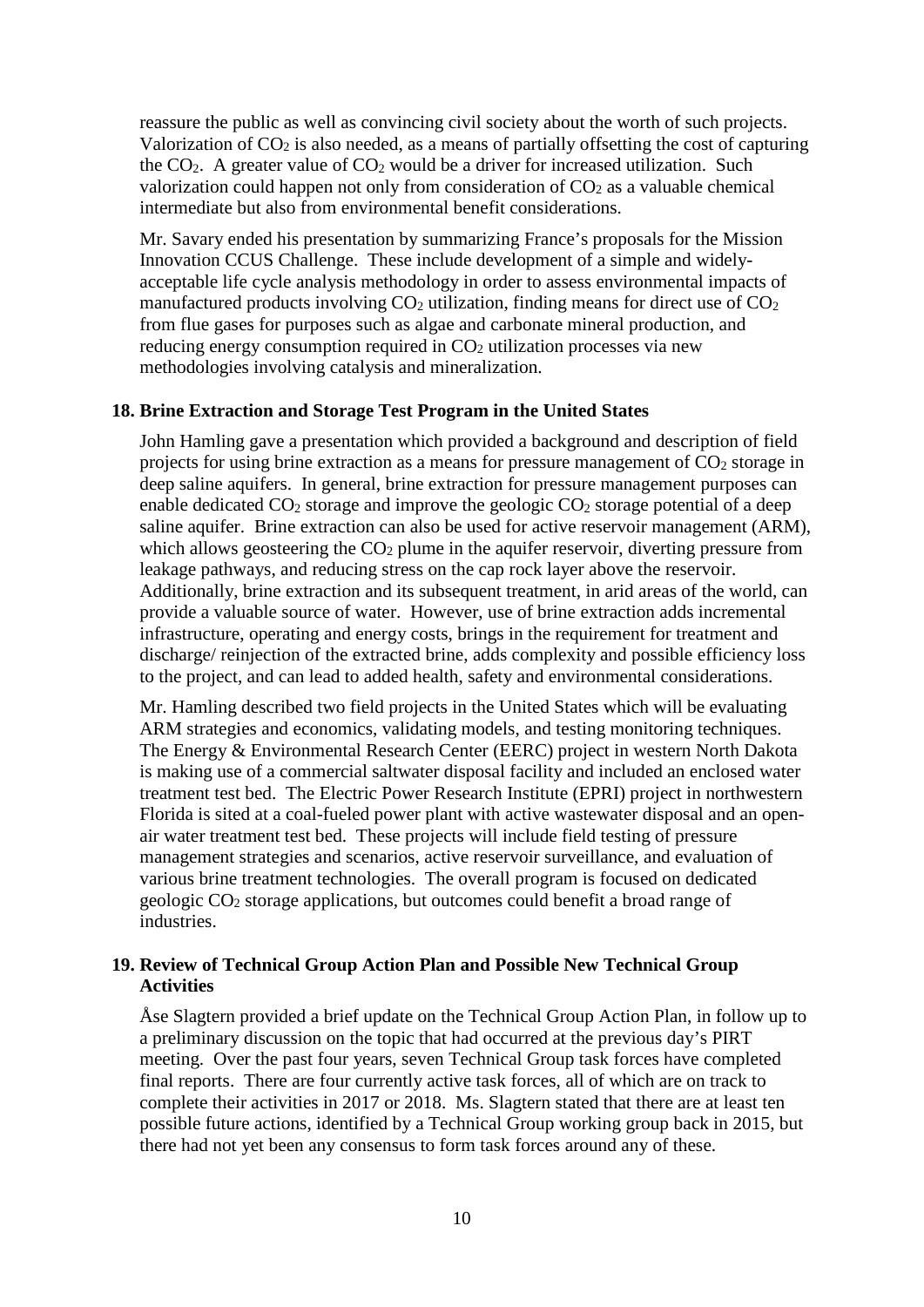Ensuing discussion led to consensus on a proposal from Ms. Slagtern to create a small working group, to be led by Norway, which would evaluate the existing list as well as any other ideas for possible future Technical Group actions. This includes a new action on CO2 capture from hydrogen production which has been proposed by Norway and supported by the United Kingdom, Australia, and Japan. Delegates from Australia, Saudi Arabia, the United Kingdom, and the United States volunteered to participate in the new working group, while delegates from Canada, Japan, and the Netherlands offered to provide input as needed.

#### **20. Review and Approval of Project Proposed for CSLF-Recognition: Al Reyadah CCUS Project**

*(nominated by the United Arab Emirates [lead], Australia, Canada, China, the Netherlands, Norway, Saudi Arabia, South Africa, the United Kingdom, and the United States)*

Arafat Al Yafei, representing project sponsor Abu Dhabi Carbon Capture Company, gave a technically detailed presentation about the Al Reyadah project. This is an integrated commercial-scale project, located in Mussafah, Abu Dhabi, United Arab Emirates, which is capturing CO2 from the flue gas of an Emirates Steel production facility, and injecting the CO2 for EOR in the Abu Dhabi National Oil Company's nearby oil fields. The main objectives are to reduce the carbon footprint of the United Arab Emirates, implement EOR in subsurface oil reservoirs, and free up natural gas which would have been used for oil field pressure maintenance. The Al Reyadah Project includes capture, transport and injection of up to  $800,000$  tonnes per year of  $CO<sub>2</sub>$  (processed at the required specifications and pressure) and is part of an overall master plan which could also create a  $CO<sub>2</sub>$  network and hub for managing future  $CO<sub>2</sub>$  supply and injection requirements in the United Arab Emirates.

After a brief discussion, there was consensus to recommend to the Policy Group that the project receive CSLF recognition.

#### **21. Review and Approval of Project Proposed for CSLF-Recognition: Carbon Capture Simulation Initiative / Carbon Capture Simulation for Industry Impact (CCSI/CCSI2)**

#### *(nominated by the United States [lead], China, France, and Norway)*

Grant Bromhal, representing project sponsor the U.S. National Energy Technology Laboratory (NETL), gave a technically detailed presentation about  $CCSI/CCSI<sup>2</sup>$ . This is a computational research initiative, with activities ongoing at NETL, four other National Laboratories, and five universities across the United States, with collaboration from other organizations outside the United States including industry partners. The overall objective is to develop and utilize an integrated suite of computational tools (the CCSI Toolset) in order to support and accelerate the development, scale-up and commercialization of  $CO<sub>2</sub>$ capture technologies. The anticipated outcome is a significant reduction in the time that it takes to develop and scale-up new technologies in the energy sector.  $CCSI<sup>2</sup>$  will apply the CCSI toolset, in partnership with industry, in the scale-up of new and innovative  $CO<sub>2</sub>$ capture technologies. A major focus of  $CCSI<sup>2</sup>$  will be on model validation using the large-scale pilot test information from projects around the world to help predict design and operational performance at all scales including commercial demonstrations. These activities will help maximize the learning that occurs at each scale during technology development.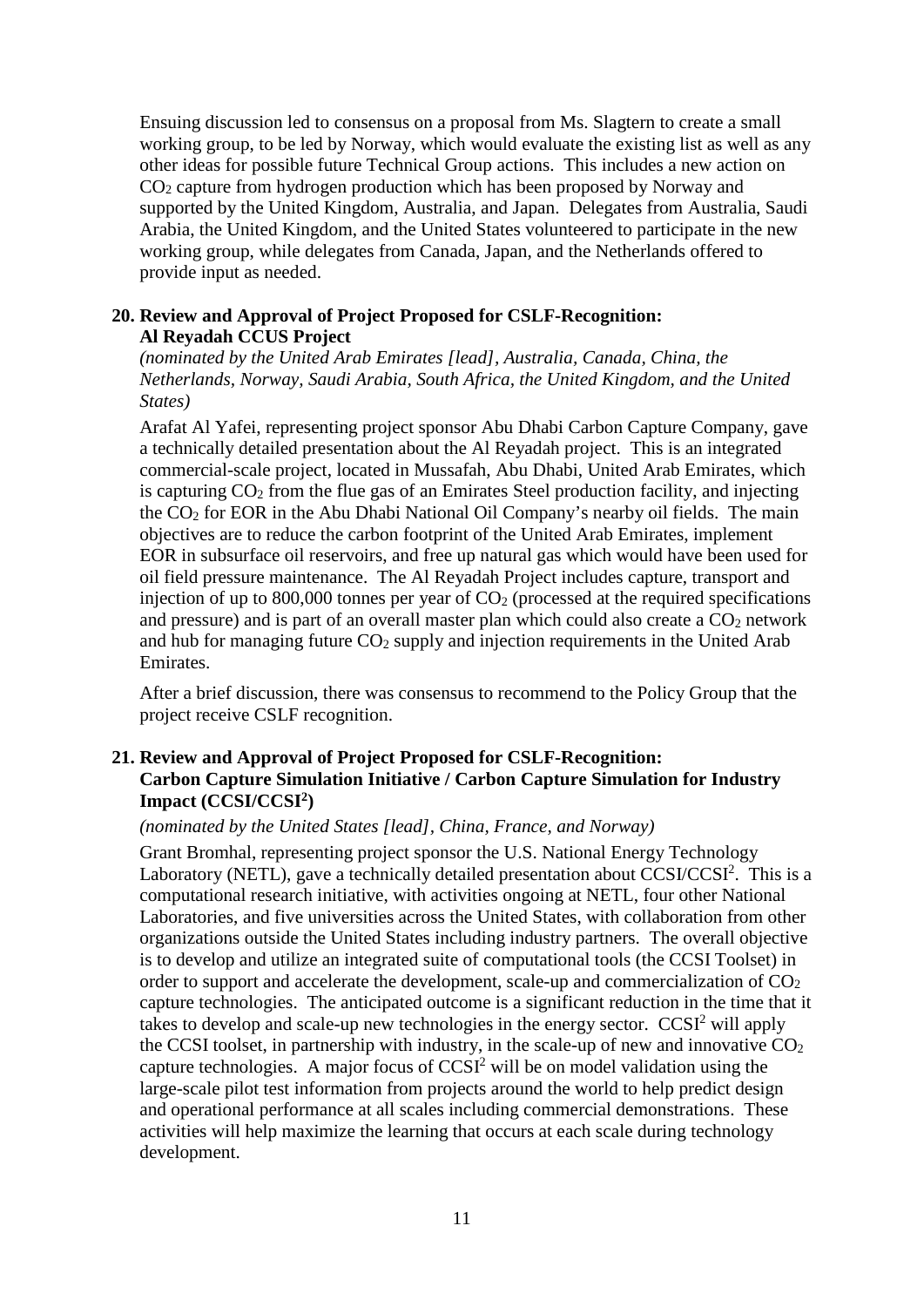After a brief discussion, there was consensus to recommend to the Policy Group that the project receive CSLF recognition.

### **22. Review and Approval of Project Proposed for CSLF-Recognition: National Risk Assessment Partnership (NRAP)**

*(nominated by the United States [lead], Australia, China, and France)*

Grant Bromhal, representing project sponsor NETL, gave a technically detailed presentation about NRAP. This is a risk assessment initiative, with activities ongoing at NETL and four other National Laboratories across the United States, including collaboration with industry, regulatory organizations, and other types of stakeholders. The overall objective is development of defensible, science-based methodologies and tools for quantifying leakage and seismic risks for long-term  $CO<sub>2</sub>$  geologic storage. The anticipated outcome is removal of key barriers to the business case for  $CO<sub>2</sub>$  storage by providing the technical basis for quantifying long-term liability. To that end, NRAP has developed and released a series of computational tools (the NRAP toolset) that are being used by a diverse set of stakeholders around the world. The toolset is expected to help storage site operators design and apply monitoring and mitigation strategies, help regulators and their agents quantify risks and perform cost-benefit analyses for specific CCS projects, and provide a basis for financiers and regulators to invest in and approve CCS projects with greater confidence because costs of long-term liability can be estimated more easily and with greater certainty.

After a brief discussion, there was consensus to recommend to the Policy Group that the project receive CSLF recognition.

#### **23. Results from CSLF-recognized Project: Uthmaniyah CO2-EOR Demonstration Project**

Ammar AlShehri provided a brief update on the progress and activities for the CSLFrecognized Uthmaniyah CO2-EOR Demonstration Project. This is a commercial-scale demonstration, recognized in 2013 at the  $5<sup>th</sup>$  CSLF Ministerial Meeting, which is capturing and utilizing approximately 800,000 tonnes of CO2 per year for enhanced oil recovery. Dr. AlShehri stated that the Uthmaniyah project is part of Saudi Aramco's overall carbon management activities and that Saudi Aramco has developed a technology roadmap that includes capturing  $CO<sub>2</sub>$  from fixed and mobile sources,  $CO<sub>2</sub>$  conversion into industrial applications, and  $CO<sub>2</sub>$  sequestration as focal areas in addition to  $CO<sub>2</sub>$ -EOR.

Dr. Alshehri stated that the Uthmaniyah project captures  $CO<sub>2</sub>$  from natural gas processing operations and includes an 85-kilometer pipeline to transport the  $CO<sub>2</sub>$  to the injection site. A key feature of the project is its monitoring regime, which includes seismic monitoring, electromagnetic surveys, plume tracking, and inter-well tracer tests to accurately determine the  $CO<sub>2</sub>$  flow path. Monitoring parameters include the volume of the sequestered CO2, plume evolution, CO2 migration and containment, and incremental oil recovered. This monitoring is being carried out continuously with data routed through a field center. Dr. AlShehri concluded his presentation by mentioning that this project is only a test to determine the feasibility of  $CO<sub>2</sub>$ -EOR in Saudi Arabia, as there will not be a need for widespread use of this technology for probably several decades. However, advances that will result from this project will add to the overall knowledge base for EOR and as a result, improve the economics for its deployment.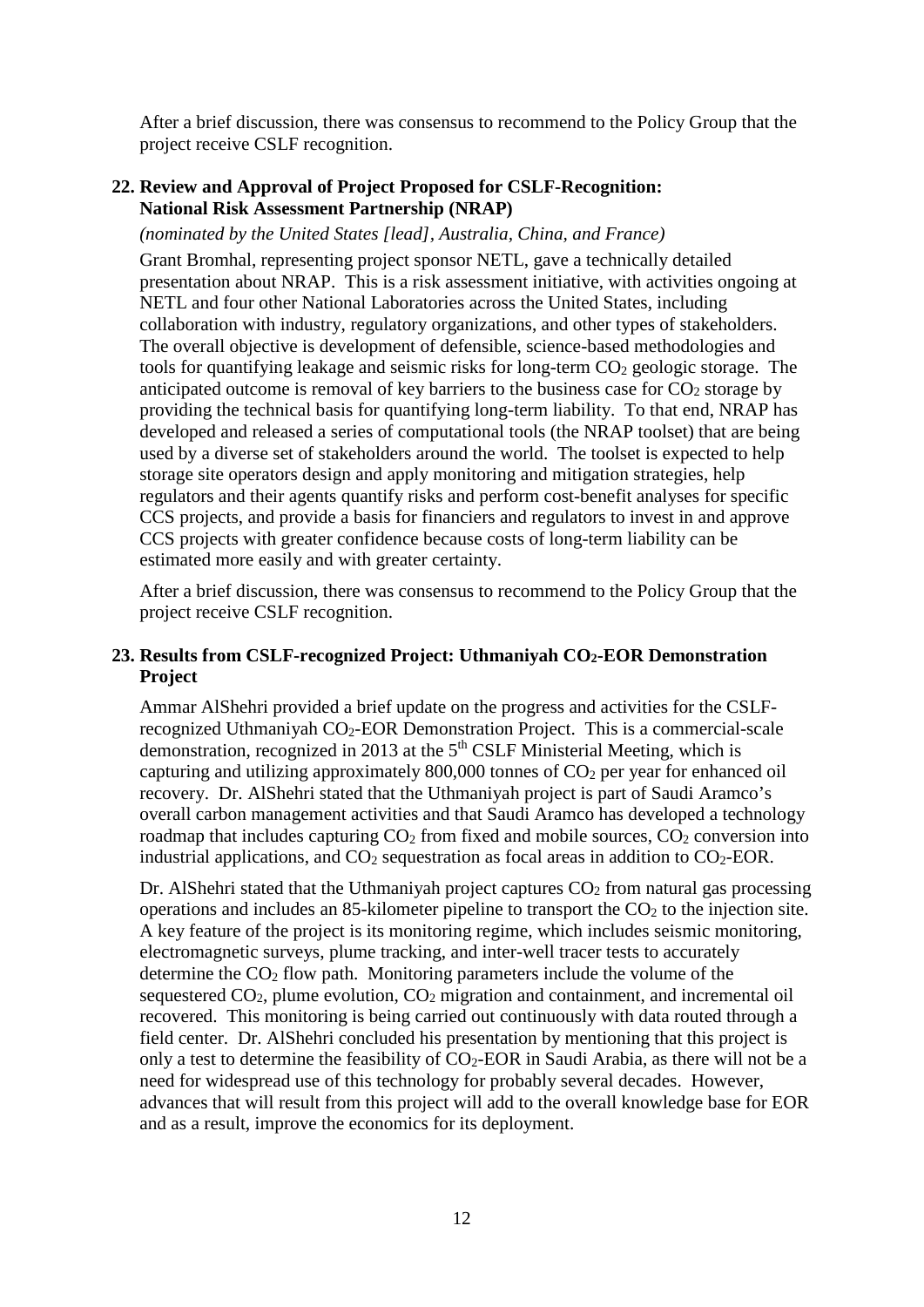#### **24. Results from CSLF-recognized Project: Illinois Industrial CCS Project**

Sallie Greenberg provided a brief update on the progress and activities for the CSLFrecognized Illinois Industrial CCS Project. This is a commercial-scale demonstration, recognized at the 2012 CSLF Annual Meeting, which is sequestering approximately  $3,000$  tonnes of  $CO<sub>2</sub>$  per day. Dr. Greenberg stated that this project is a collaboration between the Archer Daniels Midland Company and the Midwest Geological Sequestration Consortium, plus other corporations and organizations, and is so far the only large-scale project in the United States that is storing  $CO<sub>2</sub>$  into a deep saline aquifer geologic storage formation. A companion project, the Illinois Basin Decatur Project, has already stored nearly one million tonnes of  $CO<sub>2</sub>$  into the same geologic formation as part of a comprehensive research program whose monitoring component has led to gains in knowledge about reservoir modeling, plume forecasting, and risk assessment.

Dr. Greenberg stated that the Illinois Industrial CCS Project began large-scale CO<sub>2</sub> injection just prior to the current CSLF Mid-Year Meeting. A rate-limiting step in the overall schedule had been completion of the permitting process. An Underground Injection Control (UIC) "Class VI" Permit was required from the U.S. Environmental Protection Agency (EPA) before injection could start, and this was the first such UIC Class VI permit that has been issued. The project includes development and validation of software tools as part of an "Intelligent Monitoring System" approach which will enable access, integration and analysis of real-time surface/subsurface data for decision-making and automation of sequestration activities.

Dr. Greenberg concluded her presentation by mentioning that the Illinois Industrial CCS Project will, in the end, store up to about 5.5 million tonnes of  $CO<sub>2</sub>$ . The saline aquifer that will sequester the  $CO<sub>2</sub>$  has a much larger capacity than that, and a follow-on U.S. Department of Energy program, the Carbon Storage Assurance and Facility Enterprise (CarbonSAFE), could result in greater than 50 million tonnes of  $CO<sub>2</sub>$  being sequestered there. The overall goal of CarbonSAFE will be to improve the overall knowledge base for large-scale CO2 storage, validate models and various technologies related to geologic CO2 storage, and contribute to best practice manuals which will be of use to future commercial CO2 storage projects.

#### **25. Overview and Status of the Carbon Storage Data Consortium**

Sallie Greenberg provided a brief update on the Carbon Storage Data Consortium (CSDC), which had been created in 2016 following discussions in 2015 between United States and Norway researchers. The CSDC underpins another CSLF initiative, the Large-Scale Saline Storage Project Network, whose formation had been announced in November 2015 at the  $6<sup>th</sup>$  CSLF Ministerial Meeting. Current membership of the CSDC include two organizations in the United States, four in Norway, and the IEAGHG.

Dr. Greenberg described how the CSDC data sharing network could work. Sponsoring organizations involved with geologic CO2 storage would provide information to a CSDC project team, which would process/screen the data and make it available to a broader user community via a data-hub provider. The CSDC is currently exploring alternative technical solutions for data sharing, ranging from the simple, low-cost-but-low-flexibility to the complex, higher cost-and-full-flexibility approaches. The initial goal of the CSDC is to secure international co-funding to ensure long-term operations, and to expand its membership by inviting organizations in other countries besides the United States and Norway to join. A near term objective is to formally launch the consortium and make the first CO<sub>2</sub> storage datasets available before the end of 2017.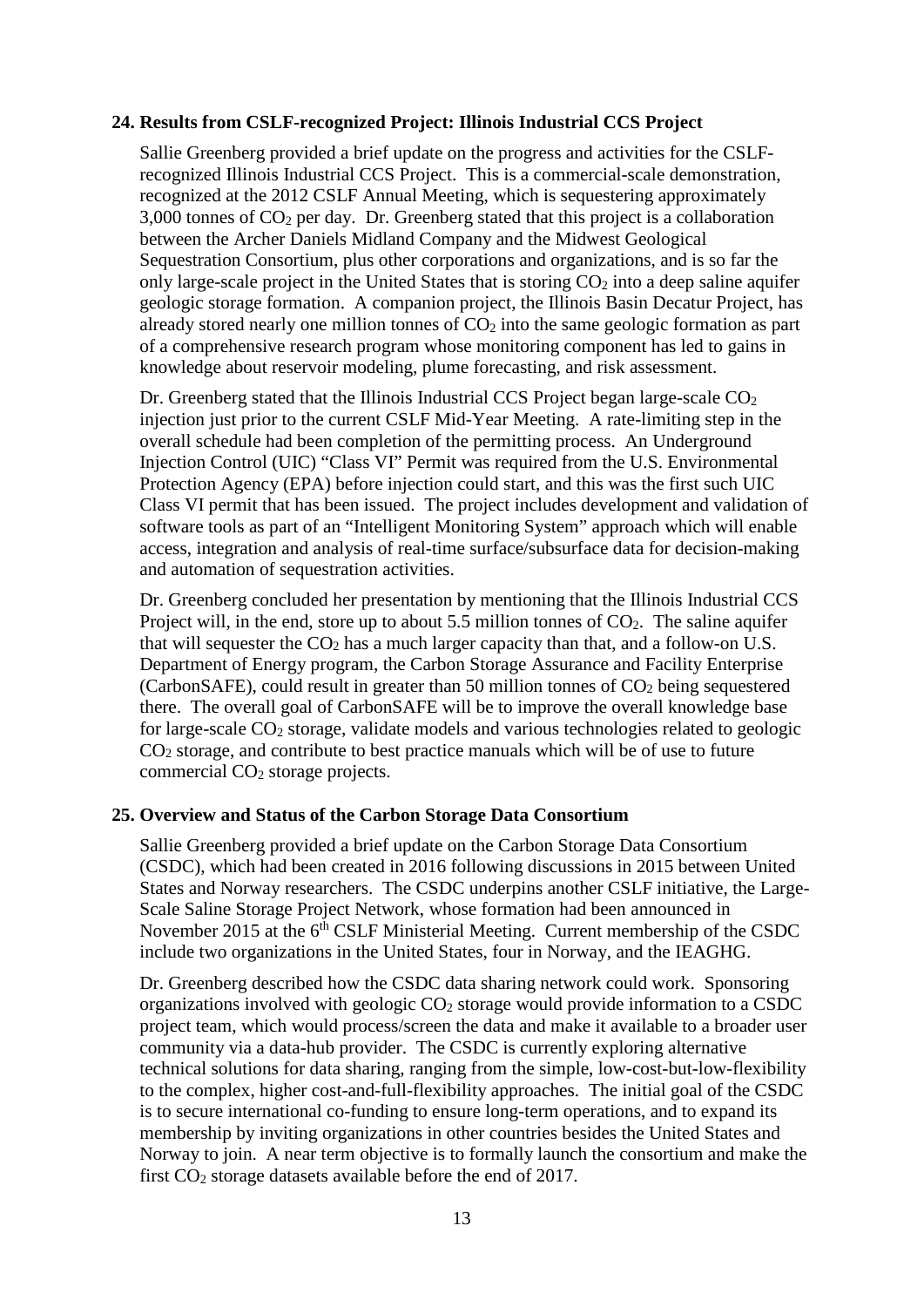#### **26. Update on Activities of the ISO/TC265**

Ryozo Tanaka provided a brief update about the International Organization for Standardization (ISO) TC265 technical committee. The objective of TC265 is to prepare standards for the design, construction, operation and related activities in the field of  $CO<sub>2</sub>$ capture, transportation and geologic storage. The TC265 is comprised of six working groups focused on different aspects of CCS, each with proposed standards working their way through review and approval procedures. The most recent meeting of TC265 was in late November 2016, in Sapporo, Japan. At that meeting, Mr. Tanaka gave a short presentation about the CSLF that included information on its objectives, organization, previous meetings, and activities of CSLF Technical Group task forces. The next meeting of TC265 will in November 2017 in Sydney, Australia. There was consensus that Sallie Greenberg would represent the CSLF at that meeting.

#### **27. Update on Future CSLF Meetings**

Richard Lynch provided a brief logistical update about the site visit to the Al Reyadah CCUS Project, and stated that information about the  $7<sup>th</sup>$  CSLF Ministerial Meeting, to be held in Abu Dhabi near the end of 2017, would be forthcoming at the Policy Group's meeting later in the week. There was nothing to report about the 2018 Mid-Year Meeting, but Max Watson stated that Australia has offered to host the 2018 Annual Meeting, at a date in October 2018. Additional details would also be forthcoming at the Policy Group's meeting.

#### **28. Open Discussion and New Business**

Sergio Persoglia provided a preview of the following week's meeting of the  $CO<sub>2</sub>$  GeoNet Association in Venice, Italy and Paolo Deiana gave a brief illustration of the Sulcis International CCS Summer School scheduled in the week from 19 to 23 June in Carbonia, SW Sardinia, Italy.

Mike Monea stated that there would be a CCS workshop in Regina, Saskatchewan, Canada in early October, which would focus on SaskPower's Boundary Dam Project and the related Aquastore Project.

Lars Ingolf Eide reported that he would be making a presentation about the CSLF at an upcoming conference in Trondheim, Norway, and would be vetting his presentation through the Technical Group's Executive Committee for comments and any suggested changes.

Stephanie Duran mentioned that the newly-designed CSLF website includes a list of such meetings and conferences and requested that information on upcoming events be sent to the CSLF Secretariat so that they can be given additional visibility through the website.

#### **29. Closing Remarks / Adjourn**

Åse Slagtern noted that this was the final CSLF meeting for Takashi Kawabata, who is moving on to other duties at Japan's Ministry of Economy, Trade and Industry. Mr. Kawabata was given a round of applause for his many years of involvement with the CSLF. Ms. Slagtern then thanked the meeting host United Arab Emirates Ministry of Energy, the Secretariat for its support, and the delegates for their active participation. She then adjourned the meeting.